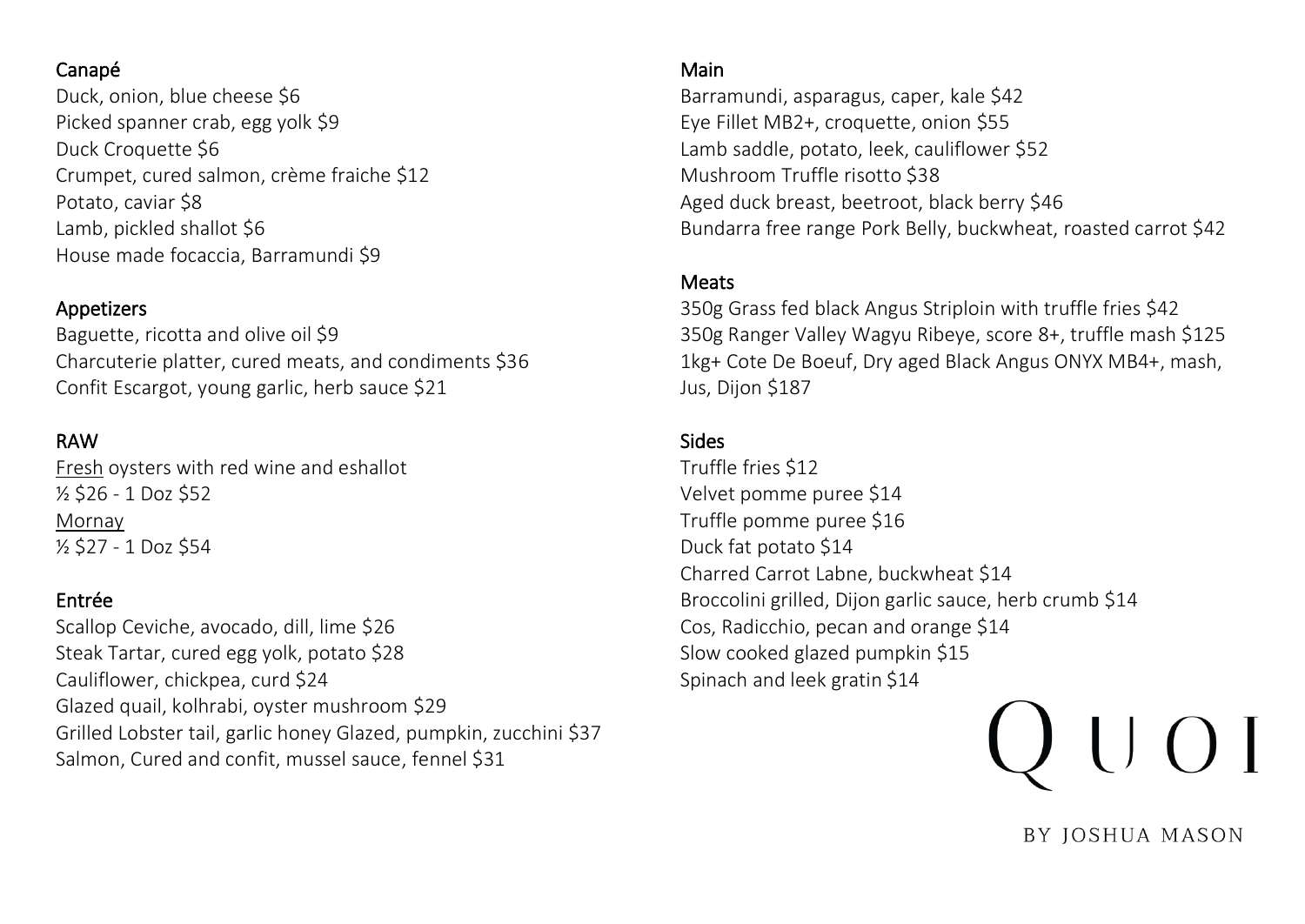## QUOI

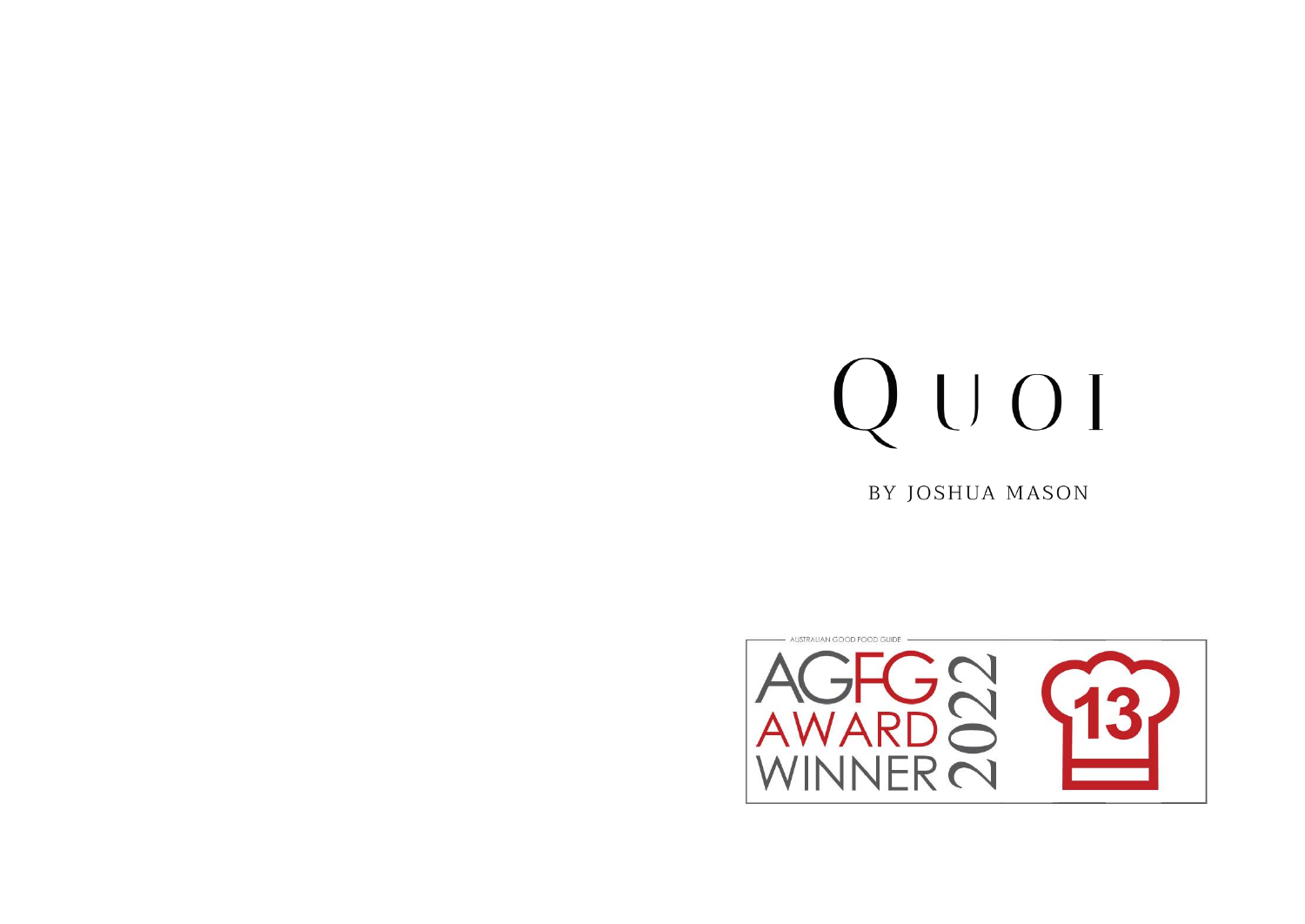#### Dessert

Vanilla custard, strawberries \$18

Layered chocolate cake \$19

Cheesecake, choux, Hazelnut, Burnt butter icecream \$22

#### Dessert

Vanilla custard, strawberries \$18

Layered chocolate cake \$19

Cheesecake, choux, Hazelnut, Burnt butter icecream \$22

Cheese platter with condiments \$26

#### After dinner drinks

| Espresso martini   | \$22 |
|--------------------|------|
| Whisky sour        | \$22 |
| Yuzu Sake          | \$21 |
| Plum Sake          | \$21 |
| Langmeil 25y Tawny | \$18 |
| Gala Late Harvest  | \$16 |
|                    |      |

Pastry Chef Hana Falah



BY JOSHUA MASON

Cheese platter with condiments \$26

## After dinner drinks

| \$22 |
|------|
| \$22 |
| \$21 |
| \$21 |
| \$18 |
| \$16 |
|      |

Pastry Chef Hana Falah

 $Q$   $U$   $O$   $I$